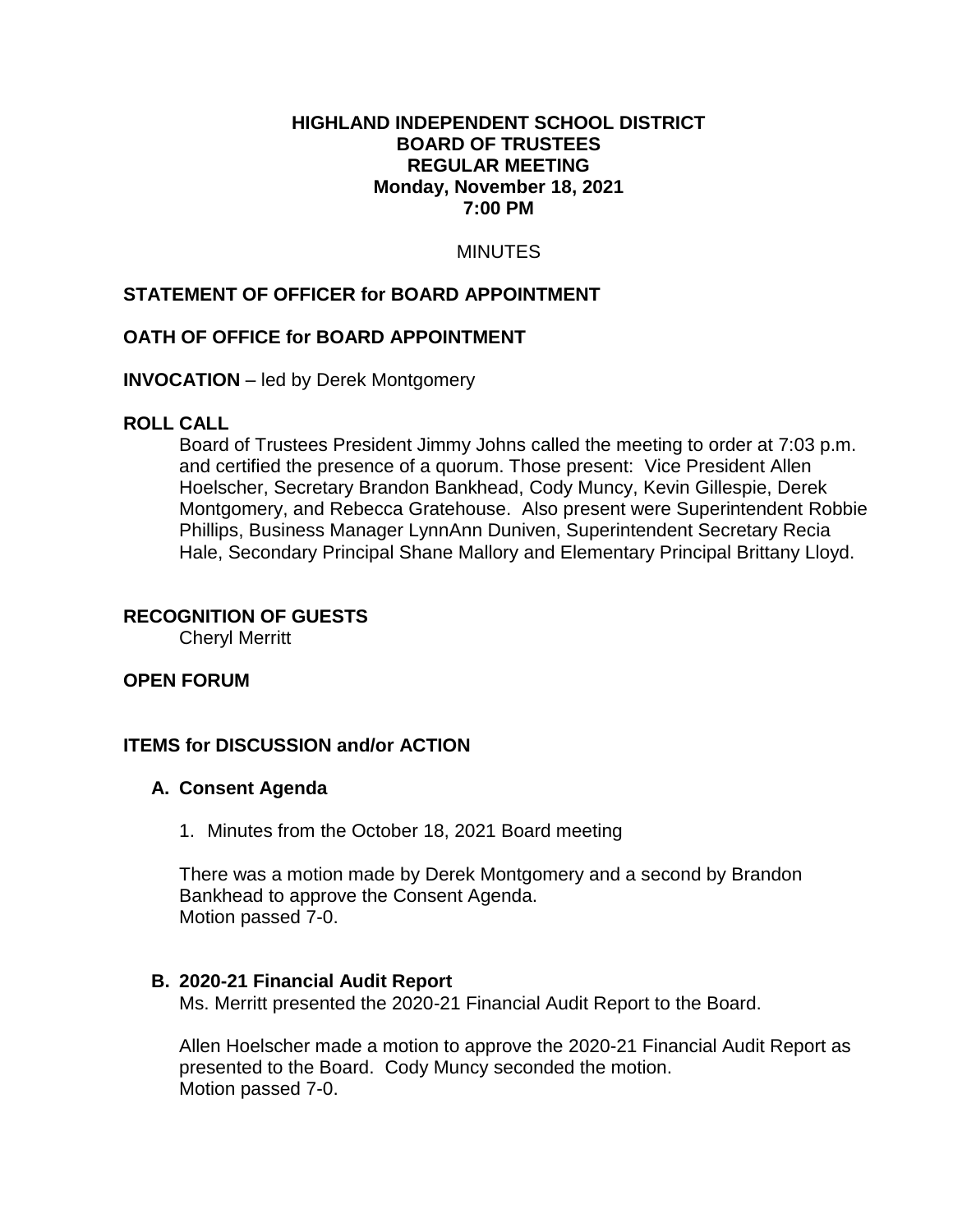#### **C. Business Office Report**

Mrs. Duniven presented the monthly business office report to the Board and answered any questions they might have had.

Information only, no action.

#### **D. Consider Transportation Purchase**

Board Member Derek Montgomery re-addressed the need to update the current bus fleet. Mr. Phillips reviewed the current state of our buses and also presented options for possible purchase.

Derek Montgomery made the motion to approve purchase of two new buses: one, a 66 passenger bus, for \$103,000 and the second, a medium size travel bus, for 125,000. This motion was seconded by Rebecca Gratehouse. Motion passed 7-0.

#### **E. Consider Nominations for Appraisal District Board**

After consideration, the Board decided not to distribute votes between multiple nominees, but rather to place all votes with one nominee.

There was a motion made by Cody Muncy with a second from Derek Montgomery to cast 494 votes for Sheldon Claborn. Motion passed 7-0.

### **F. Consider Options for Unused Concession Space**

Board Member Derek Montgomery discussed the need to renovate the concession area to make it more efficient and fan friendly.

This motion was tabled until bids and plans could be gathered for further discussion. Revisit options at the December meeting.

#### **G. Additional Transfer Students for 2021-22**

Mrs. Lloyd and Mr. Mallory presented additional transfer students for 2021-22 for consideration.

Rebecca Gratehouse made a motion to approve/deny the students as presented to the Board. Cody Muncy seconded the motion. Motion passed 7-0.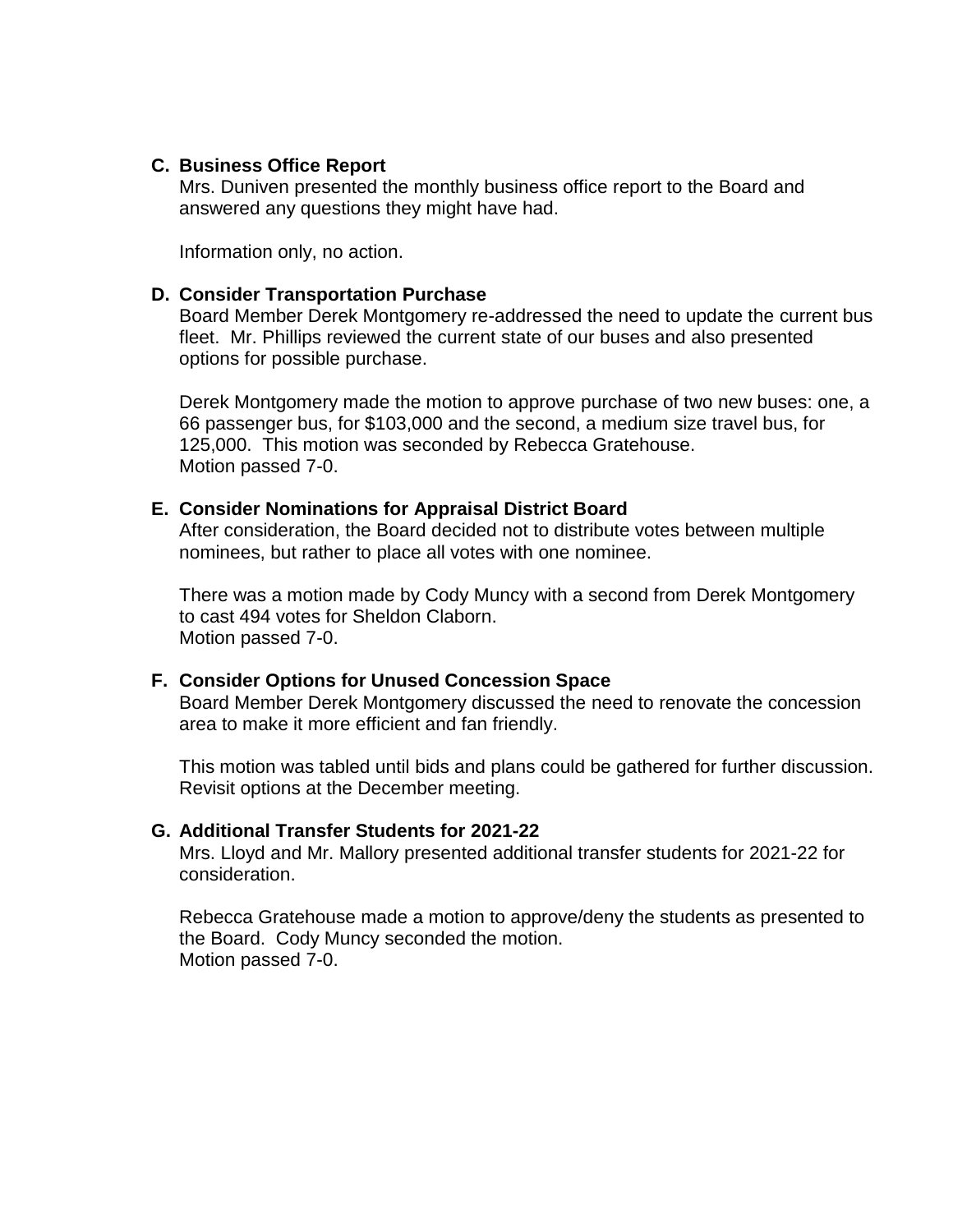### **H. Consider December 2021 Board Meeting Date**

It was discussed that there would be a conflict with the December Board meeting date. The Board decided to move the meeting to Thursday, December 16, 2021. Time will remain the same.

Kevin Gillespie made a motion, seconded by Brandon Bankhead, to move the meeting date.

Motion passed 7-0.

# **I. Policy Review Session Recommendations and Instructions Regarding (LOCAL) Policies**

Mr. Phillips reviewed the updates recommended by TASB to get our (LOCAL) Policy in compliance with current mandates.

There was a motion made by Cody Muncy with a second by Kevin Gillespie to approve the updates as recommended by TASB to our (LOCAL) Policy. Motion passed 7-0.

### **J. District of Innovation Plan-Renewal**

The District of Innovation Plan had to be updated for its renewal.

Information only, no action.

### **K. Consider Options for Updates and Construction on Teacherages**

The Board discussed all of the renovations that needed to be made to the HISD houses. They also reviewed the bids for the fencing options from three different companies.

There was a motion made by Kevin Gillespie with a second from Rebecca Gratehouse to accept the bid from Abilene Wood Fencing for \$45,650.00. Motion passed 7-0

There was a motion made by Derek Montgomery with a second from Brandon Bankhead to complete the construction of a porch and awning for the 2021 Teacherage.

Motion passed 7-0.

### **L. Principals' Reports**

Mrs. Lloyd and Mr. Mallory presented the monthly principals reports.

No action.